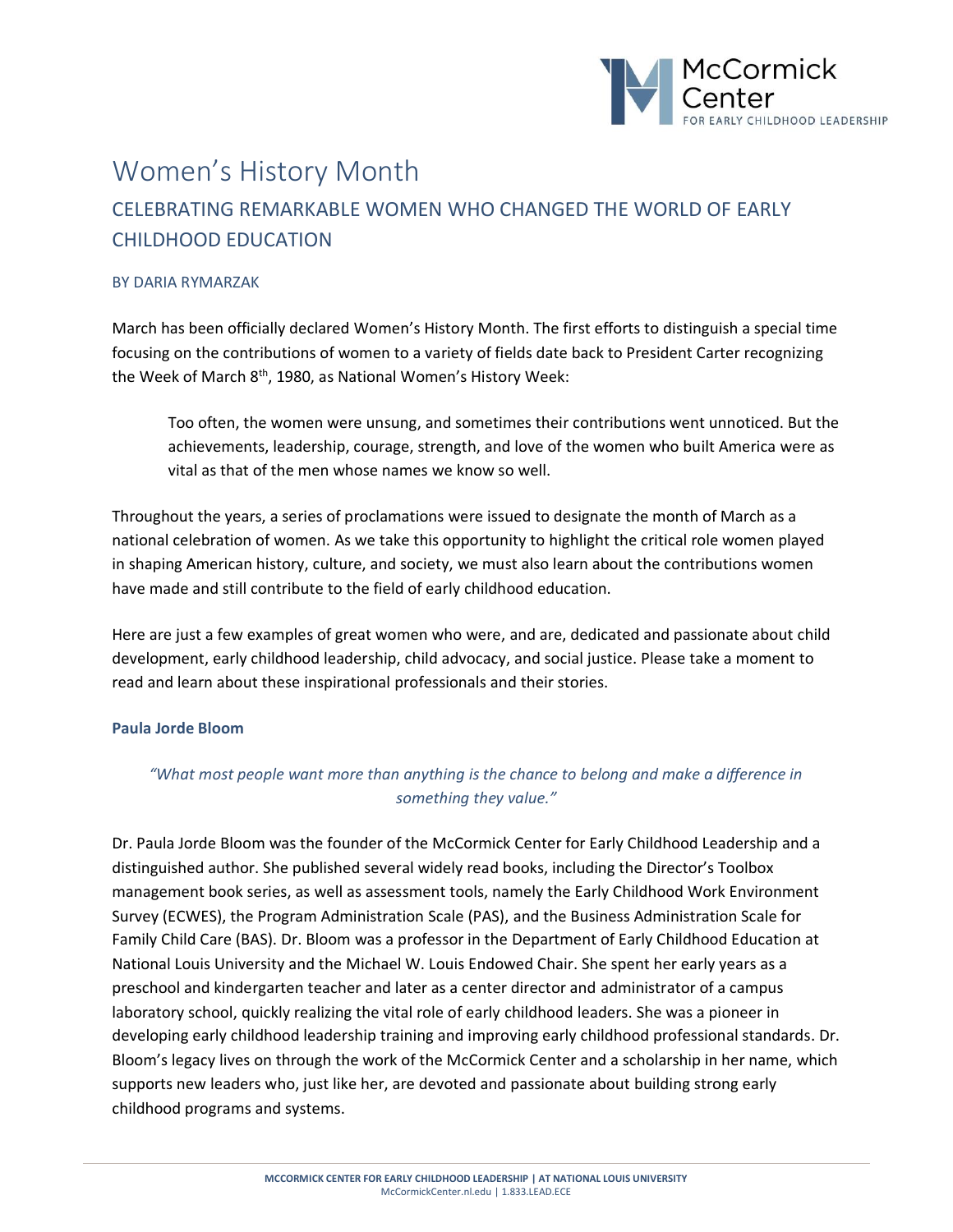# **Marian Wright Edelman**

# *"Service is the rent we pay for being."*

Marian Wright Edelman is a founder and president emerita of the Children's Defense Fund (CDF). She has used her voice to advocate for civil rights and then honed her focus on disadvantaged children and families. Her career began in the mid-1960s upon graduating from Spelman College and Yale Law School, becoming the first black woman admitted to the Mississippi Bar. She is also the first woman elected to the board of directors of Yale University. Her public policy efforts have been focused on securing funding for early childhood programs such as Head Start, improving the foster care system, supporting adoption services, or increasing Medicaid coverage. She has received the highest civilian award – the Presidential Medal of Freedom and has also been awarded the Robert F. Kennedy Lifetime Achievement Award.

#### **Magda Gerber**

# *"Having respect for the world is when you allow people to be what they are."*

Magda Gerber was a Hungarian early childhood education specializing in infant-toddler development. She is probably best known as a founder of the Resources for Infant Educarers (RIE), which introduced a new approach in infant-toddler research and learning practices. The key principle of the RIE method is respect – viewing infants as individuals and unique human beings who are responsible for their own learning. Mrs. Gerber believed that by showing love and respect to infants, parents and caregivers demonstrate trust in their ability to become active learners. By carefully observing babies interacting with other people and their environments, we learn how to understand the infant's communication and needs. Mrs. Gerber taught early development classes at the University of California, California State University, and Pacific Oaks College. She provided professional training classes at the RIE center in Los Angeles. She was a lecturer at early childhood conferences and an author, best known for her book, *Dear Parent: Caring for Infants With Respect*.

# **Frieda Mitchell**

# *"I think one thing that we accomplished was the ability or the opportunity to speak and to be heard."*

Frieda Mitchell has received national and international recognition as a devoted child advocate and civil rights activist. Mrs. Mitchell served as Executive Director of United Communities for Child Development (UCCD), a first-of-its-kind program that advocated for utilizing state and federal funding to support community child care programs. As the UCCD approach was replicated in other states, including Alabama, Georgia, North Carolina, and Mississippi, Mrs. Mitchell became heavily involved in daycare policy discussions. She played a central role in integrating the county's then racially segregated schools. Her efforts led her to be elected to the Beaufort County School Board, becoming one of its first black school board members. Among her numerous accolades are the prestigious John D. Rockefeller, III,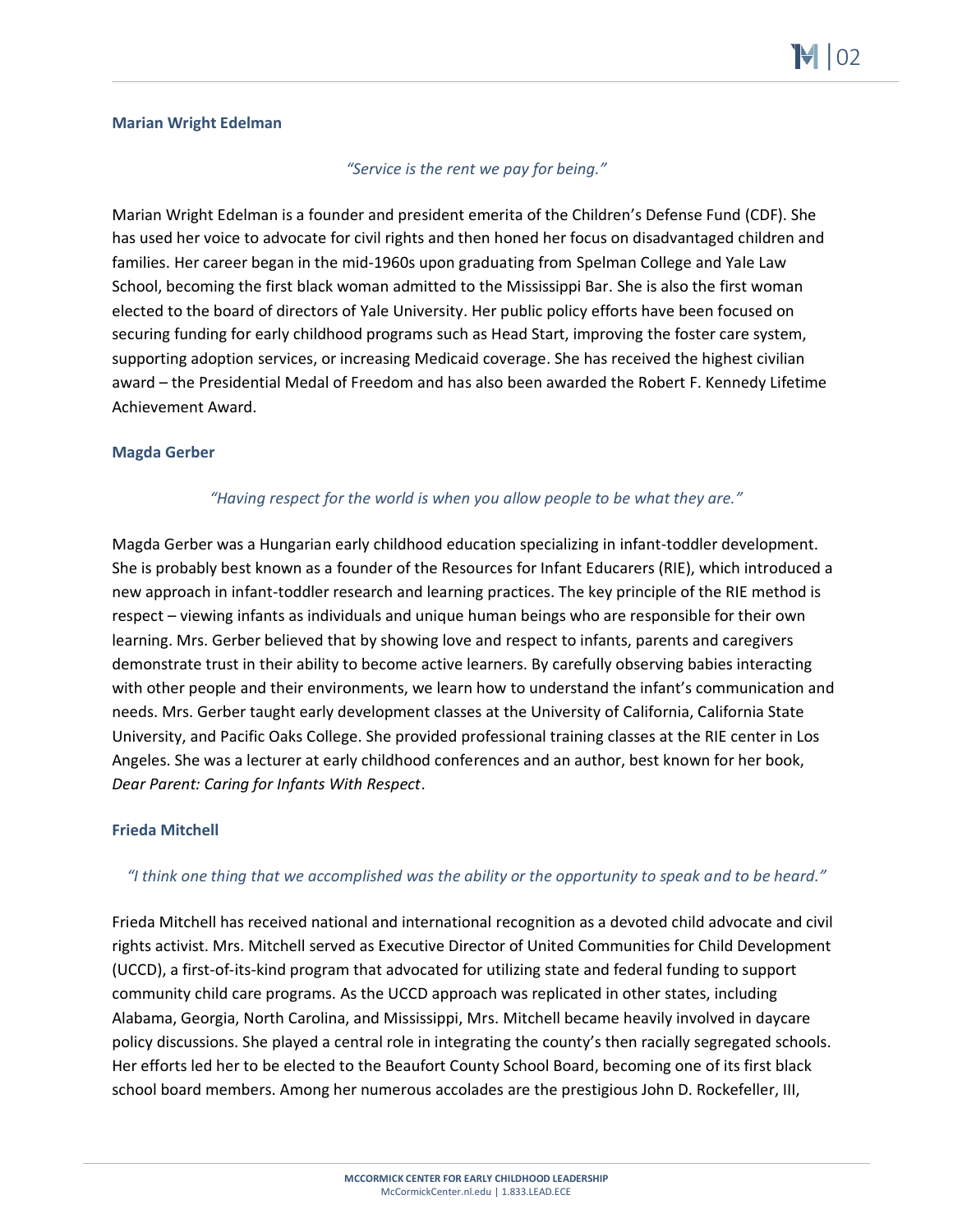Public Service Award; the Marian Wright Edelman Award for Service to Children; and the Penn Center 1862 Circle. To celebrate Mrs. Mitchell's achievements, the Frieda R. Mitchell Early Childhood Development Student Award has been established at the Technical College of the Lowcountry (TCL).

# **Malala Yousafzai**

# *"If we want to achieve our goal, then let us empower ourselves with the weapon of knowledge and let us shield ourselves with unity and togetherness."*

Malala's story is truly inspiring – at the age of seventeen, she has become the world's youngest Nobel Prize laureate and only the second Pakistani to receive the award. She is a fierce advocate for human rights and has been prized for her fight "against the suppression of children and young people and for the right of all children to education." At the age of 11, Malala anonymously contributed to a blog on the Urdu language site of the British Broadcasting Corporation (BBC). She used that opportunity to write about life under the Taliban's oppression and advocate for educational opportunities for children, young girls, and women. With the help of her father, she used other media outlets and started a public campaign to allow girls free access to education. She was nominated for the International Children's Peace Prize and was awarded Pakistan's National Youth Peace Prize in 2011. That made her a target, and one year later, on the bus home from school, the Taliban attempted to assassinate Malala. She has survived and now resides in the United Kingdom. Along with her father, she has founded Malala Fund, and her work continues.

The field of early childhood education is largely driven by women. Women have led and continue to guide our work – not only as committed early childhood educators but also as inspiring leaders, dedicated researchers, passionate authors, and outspoken advocates. Paula Jorde Bloom, Frieda Mitchell, Magda Gerber, Marian Wright Edelman, and Malala Yousafzai have shown us what determination, hard work, and devotion truly mean. Their impact and legacy are ever-present. As you celebrate Women's History Month, you show great respect by sharing their stories and stories of other great women with your staff, colleagues, and families in your program.

To learn more, please visit:

[Paula Jorde Bloom's Story](https://mccormickcenter.nl.edu/about/history/)

[Marian Wright Edelman's Story](https://www.childrensdefense.org/staff/marian-wright-edelman/)

[Magda Gerber's Story](https://rie.org/about/our-founder/)

[Frieda Mitchell's Story](https://scafricanamerican.com/honorees/frieda-mitchell/)

[Malala Yousafzai's Story](https://malala.org/malalas-story)

**Daria Rymarzak** is a Report Specialist and she is also pursuing a doctoral degree in community psychology at National Louis University's College of Professional Studies and Advancement. Daria earned